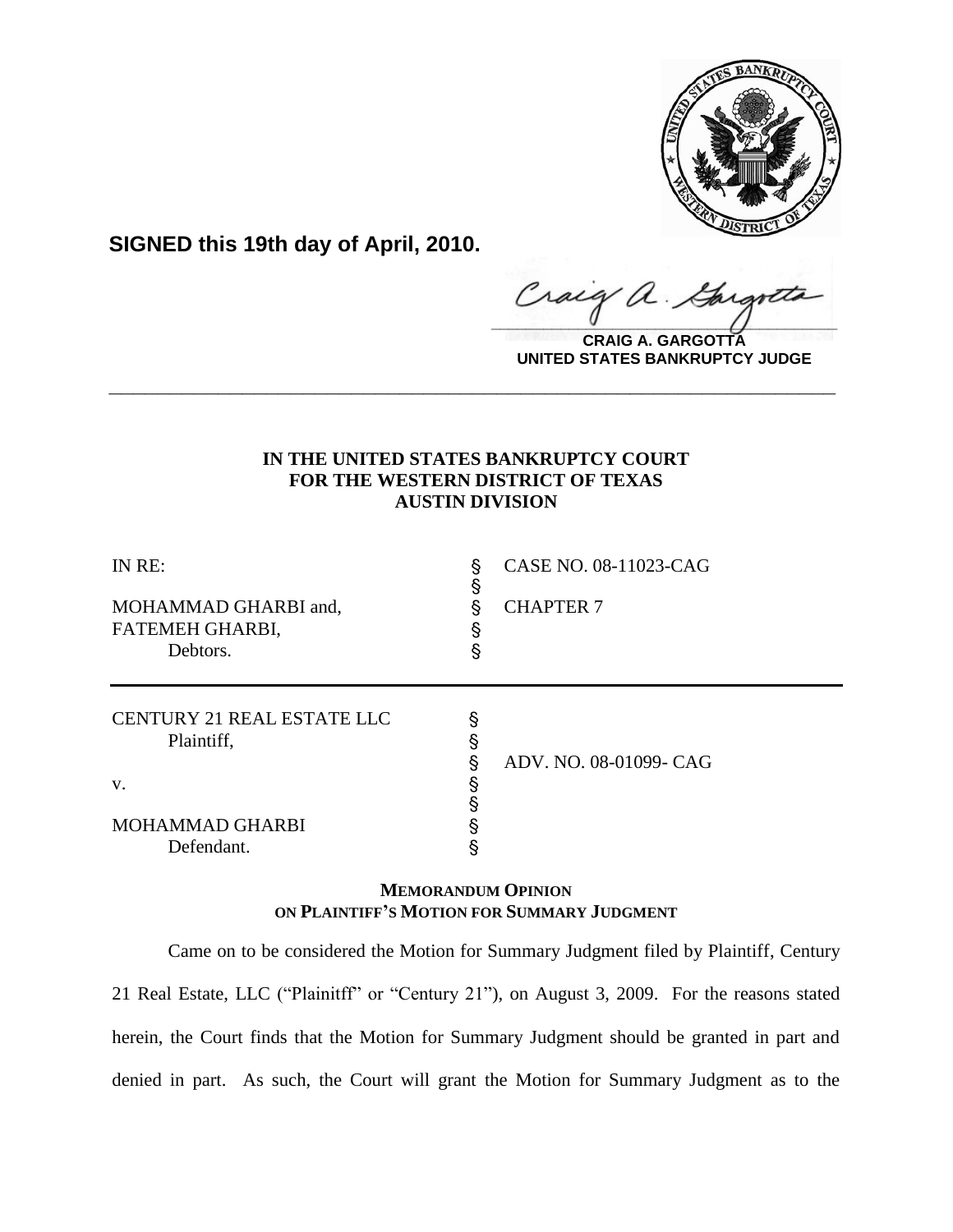violations of 15 U.S.C. §1114(1)(a), 15 U.S.C. §1125(a). The Court will deny the Motion for Summary Judgment as to the violation of 15 U.S.C. §1125(d), damages, and dischargability.

### **BACKGROUND**

Beginning in 1999, the Defendant Mohammad Gharbi ("Defendant") operated a real estate business called "Capital Team" as a franchisee of Century 21 ("Plaintiff") pursuant to three Century 21 Real Estate Franchise Agreements ("Franchise Agreements"). (Iuliano Aff. 12.) One agreement was for a franchise located at 906 Chestnut, Bastrop, Texas (the "Bastrop Franchise Agreement"); another was for a franchise located at 1600 S. Pleasant Ave., Austin, Texas (the "Austin Franchise Agreement"); and a final agreement was for a franchise located at 8108 Mesa Drive, Austin, Texas (the "Mesa Drive Franchise Agreement"). Section 11(c)(vii) of the Franchise Agreements gave the Defendant a limited right to use the Century 21 mark as long as the Franchise Agreements were fully performed. (Iuliano Aff. Exhibit A, B, and C.) Section 17 of each of the Franchise Agreements gave Century 21 the right to terminate the License Agreements at any time. (Iuliano Aff 16.) Section 18(C) of the Franchise Agreements specifies that in the case of termination the Defendant must discontinue the use of all Century 21 marks. (Iuliano Aff. 17.)

In 2005, Defendant failed to pay amounts due under the Franchise Agreements. (Iuliano Aff. 21.) A Termination Notice, dated October 28, 2005, notified the Defendant of the defaults and termination of the Defendant"s rights pursuant to the Franchise Agreements. The termination was effective as of October 26, 2005. (Iuliano Aff 22.)

After termination of the Franchise Agreements, the Defendant listed in his bankruptcy schedules ownership of the websites www.texascentury21.com and www.century21online.com. (Iuliano Aff. 26.) A third website, www.texasproperties.com/century21capitalteam was later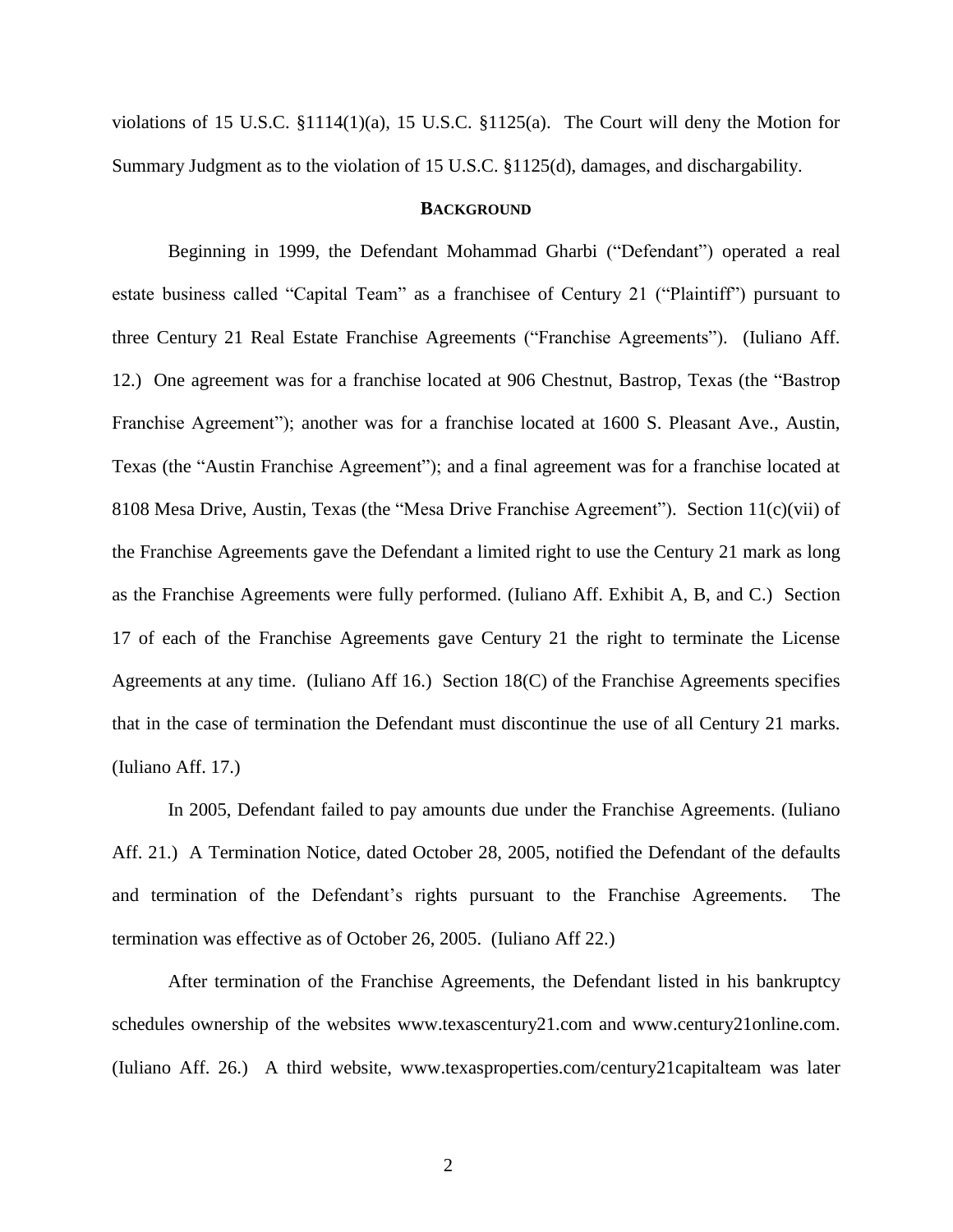discovered. (Iuliano Aff. 27.) Additionally, a fourth website, www.austinhomeland.com, displayed the Century 21 mark until at least July 13, 2006. The Defendant also left a Century 21 sign outside 1600 South Pleasant Valley, Austin Texas, a piece of property listed as part of the Austin Franchise Agreement. (Iuliano Aff. 28.)

# **PARTIES' CONTENTIONS**

The Plaintiff contends that there is no issue of material fact as to whether the Defendant's use of the Century 21 marks violates 15 U.S.C.  $\S 1114(1)(a)$ , 15 U.S.C.  $\S 1125(a)$ , and 15 U.S.C. §1125(d). The Plaintiff requests statutory damages under §1117(d) for the violation of  $§1125(d)(1)$ . The Plaintiff also contends that the statutory damages for the violations of §1117(d) are non-dischargeable under Bankruptcy code §523(a)(6).

The Defendant contends that the websites were owned by an independent third party called Amerisale. He contends that he had no control or ownership of the websites and that they were located in the Amerisale inactive archive. (Def's Resp. 1.) The Defendant concedes that the sign was left up, but argues that the building was vacated in 2005. (Def"s Resp. 1.) In his answer to the Plaintiff"s complaint, the Defendant argues that he did not "use" the Century 21 mark in commerce because he was selling his own property.

The initial issue in this case is whether Defendant"s continued use of the Century 21 marks is a violation of the Lanham Act. The second issue is whether Plaintiff is entitled to actual damages under 15 U.S.C. §1117(a) for violations of  $$1114(1)(a)$  and  $$1125(a)$  and statutory damages under 15 U.S.C. §1117(d) for each violation of §1125(d)(1). The third issue is whether or not the debt resulting from the Lanham Act violations should be discharged due to the Defendant"s bankruptcy.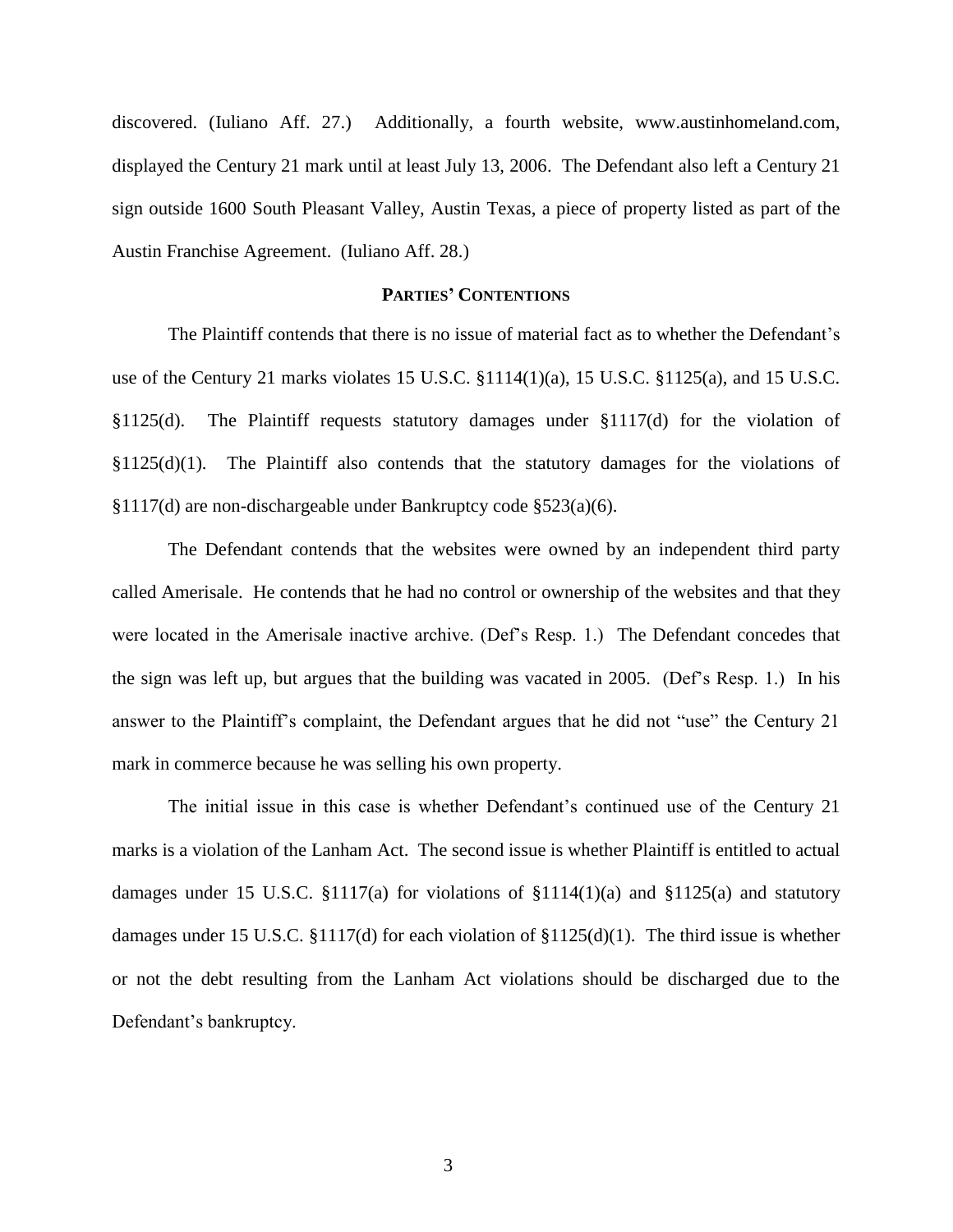### **LEGAL ANALYSIS**

Bankruptcy Rule 7056 applies Rule 56(c) of the Federal Rules of Civil Procedure to adversary proceedings. Summary judgment is appropriate "if the pleadings, depositions, answers to interrogatories, and admissions on file, together with the affidavits, if any, show that there is no genuine issue as to any material fact and that the moving party is entitled to a judgment as a matter of law." Fed.R.Civ.P. 56(c); *Celotex Corp. v. Catrett*, 477 U.S. 317, 322-23 (1986). To the extent facts are undisputed, a Court may resolve a case as a matter of law. *Celotex Corp.*, 477 U.S. at 323; *Blackwell v. Barton*, 34 F.3d 298, 301 (5th Cir. 1994). The Fifth Circuit has stated "[t]he standard of review is not merely whether there is a sufficient factual dispute to permit the case to go forward, but whether a rational trier of fact could find for the non-moving party based upon evidence before the court." *James v. Sadler*, 909 F.2d 834, 837 (5th Cir. 1990) (citing *Matsushita Elec. Indus. Co., Ltd. v. Zenith Radio Corp.*, 475 U.S. 574, 586 (1986)).

To the extent that the non-moving party asserts the existence of factual disputes, the evidence offered by the non-moving party to support those factual contentions must be of a quality sufficient so that a rational factfinder might, at trial, find in favor of the non-moving party. *Matsushita Elec. Indus. Co. v. Zenith Radio Corp.*, 475 U.S. 574, 585-87 (1986) (nonmoving party "must do more than simply show that there is some metaphysical doubt as to material facts."); *Anderson v. Liberty Lobby, Inc.*, 477 U.S. 242, 249-50 (1986) ("adverse party"s response . . . must set forth specific facts showing that there is a genuine issue for trial."). If the record "taken as a whole, could not lead a rational trier of fact to find for the non-moving party, then there is no genuine issue for trial." *LeMaire v. Louisiana*, 480 F.3d 383, 390 (5th Cir. 2007).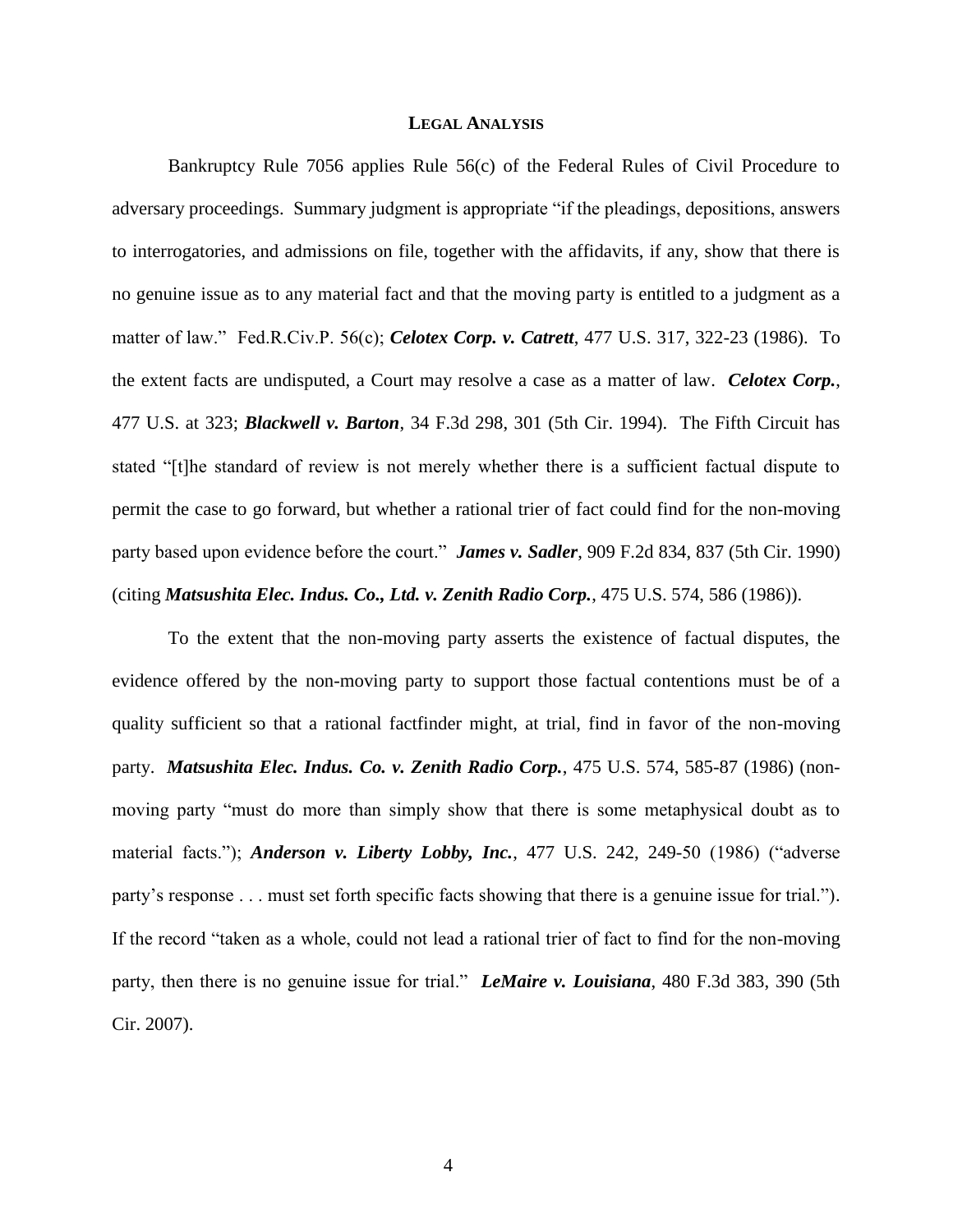#### Lanham Act Violations

First, the Court must answer whether the Defendant committed trademark infringement in

violation of §1114 and §1125(a) of the Lanham Act. Section 1114 applies to registered marks

and states, in part:

Any person who shall, without the consent of the registrant . . . use in commerce any . . . registered mark in the connection with the sale, offering for sale, distribution, or advertising of any goods or services on or in connection with which such use is likely to cause confusion, or to cause mistake or to deceive . . . shall be liable in a civil action by the registrant for the remedies herein provided.

Section 1125(a) applies to both registered and non-registered marks and states:

Any person who, on or in connection with any goods or services . . . uses in commerce any word, term, name, symbol, or device . . . or any false designation of origin, false or misleading description of fact, or false or misleading representation or fact, which is likely to cause confusion, or to cause mistake, or to deceive as to the affiliation, connection, or association of such person with another person, or as to the origin, sponsorship, or approval of his or her goods, or commercial activities by another person . . . shall be liable in a civil action by any person who believes he or she is or is likely to be damaged by such act.

Courts typically apply a similar analysis in evaluating violations of §1114 and §1125.

*See e.g. Elvis Presley Enter., Inc. v. Capece*, 141 F.3d 188, 193 (5th Cir. 1998) (finding that for the plaintiff to prevail in its trademark infringement claim under  $\S$ \$1114 & 1125, "it must show that the Defendants' use of [the mark] creates a likelihood of confusion in the minds of potential consumers as to the source, affiliation, or sponsorship of the Defendant"s bar").In a recent case, the Fifth Circuit stated, "[t]o prevail on [a] trademark infringement claim, the plaintiffs must show two things. First, they must establish ownership in a legally protectable mark, and second, they must show infringement by demonstrating a likelihood of confusion. *Bd. of Supervisors for* 

# *La. State Univ. Agric. And Mech. College v. Smack Apparel Co.*, 550 F.3d 465 (5th Cir. 2008).

If the mark in question is federally registered, has been used in commerce for at least 5 years since registration, and is still using the mark in commerce, the right of the plaintiff to use the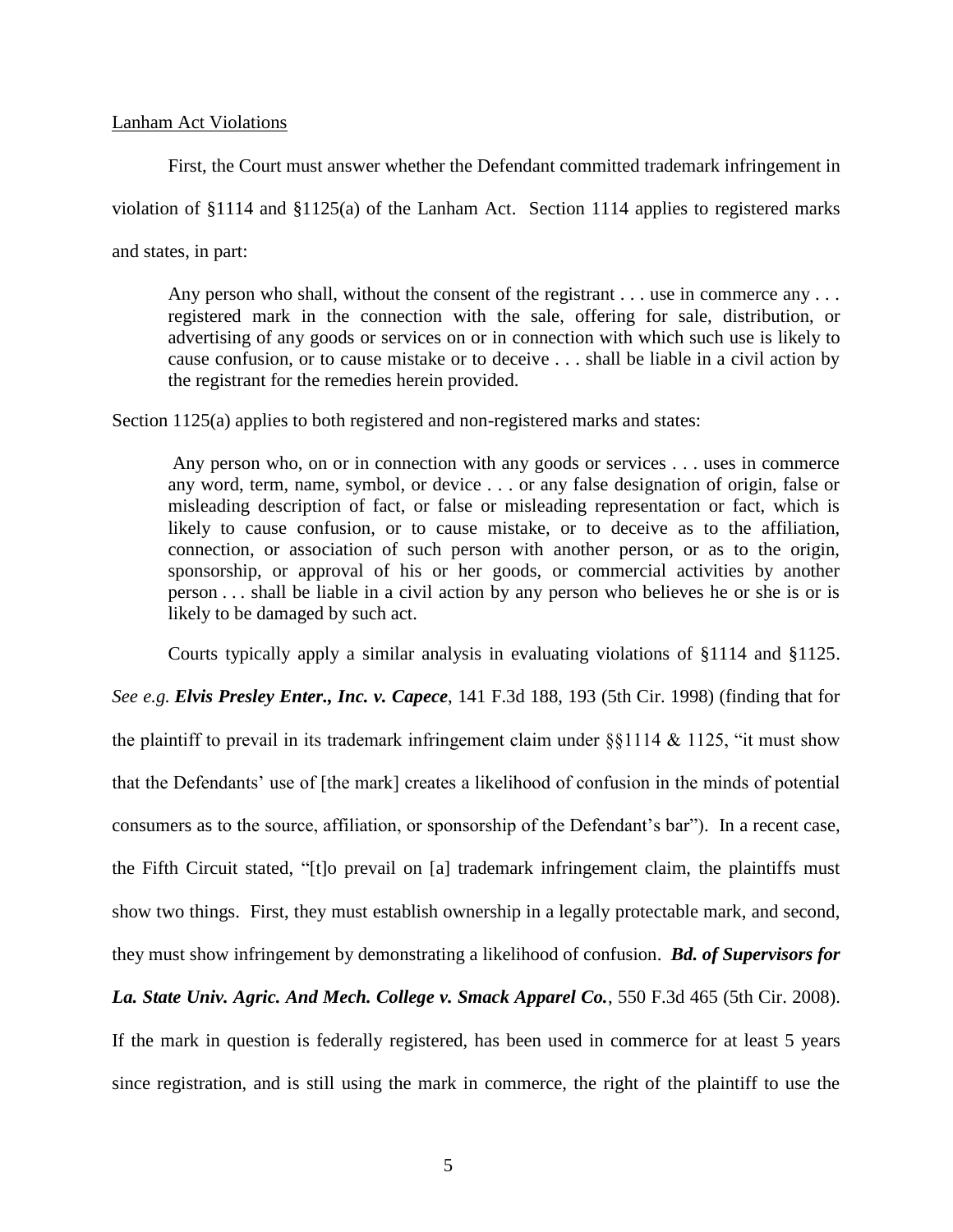mark becomes incontestable. 15 U.S.C. §1065; *Commerce Nat. Ins. Servs., Inc. v. Commerce Ins. Agency. Inc.,* 214 F.3d 432, 438 (3d Cir. 2000). In the Fifth Circuit, the Court has stated that "[o]wnership of trademarks is established by use, not be registration." *Bd. of Supervisors*, 550 F.3d at 475.

Once ownership has been established, the Court can consider the following non-exclusive list of factors in finding a likelihood of confusion including: the type of mark, the similarity of products, the identity of the outlets and purchasers, the identity of the advertising media sued, the defendant"s intent, and any evidence of actual confusion. *Westchester Media v. PRL USA Holdings, Inc.*, 214 F.3d 658 (5th Cir, 2000). "No signal fact is dispositive, and a finding of a likelihood of confusion need not be supported by a majority of the factors." *Bd. of Supervisors*, 550 F.3d at 478. "While likelihood of confusion is typically a question of fact, summary judgment is proper if the record compels the conclusion that the movant is entitled to judgment as a matter of law." *Xtreme Lashes, LLC. v. Xtended Beauty, Inc.*, 576 F.3d 221, 226 (5th Cir. 2009).

Here, it is undisputed that the Century 21 mark is federally registered and has been in use continually for over five years; thus the Plaintiff"s right to use the mark has become incontestable. (Pl's Mot. Point 1  $\mathbb{A}$ ; Def. Answer  $\mathbb{I}$ 6.) Additionally, it is undisputed that Century 21 has used its mark in commerce for many years. (Pl"s Comp. ¶6-9, Def. Answer ¶6- 9.) Therefore, the only issues that remain are whether the Defendant's use of the mark was commercial and whether the use was likely to cause confusion.

In his answer to the complaint, the Defendant argues that his use of the Century 21 mark was not used in commerce because he only used the websites to sell his own property. The Court finds this argument unpersuasive. To begin, whether or not the Debtor was only selling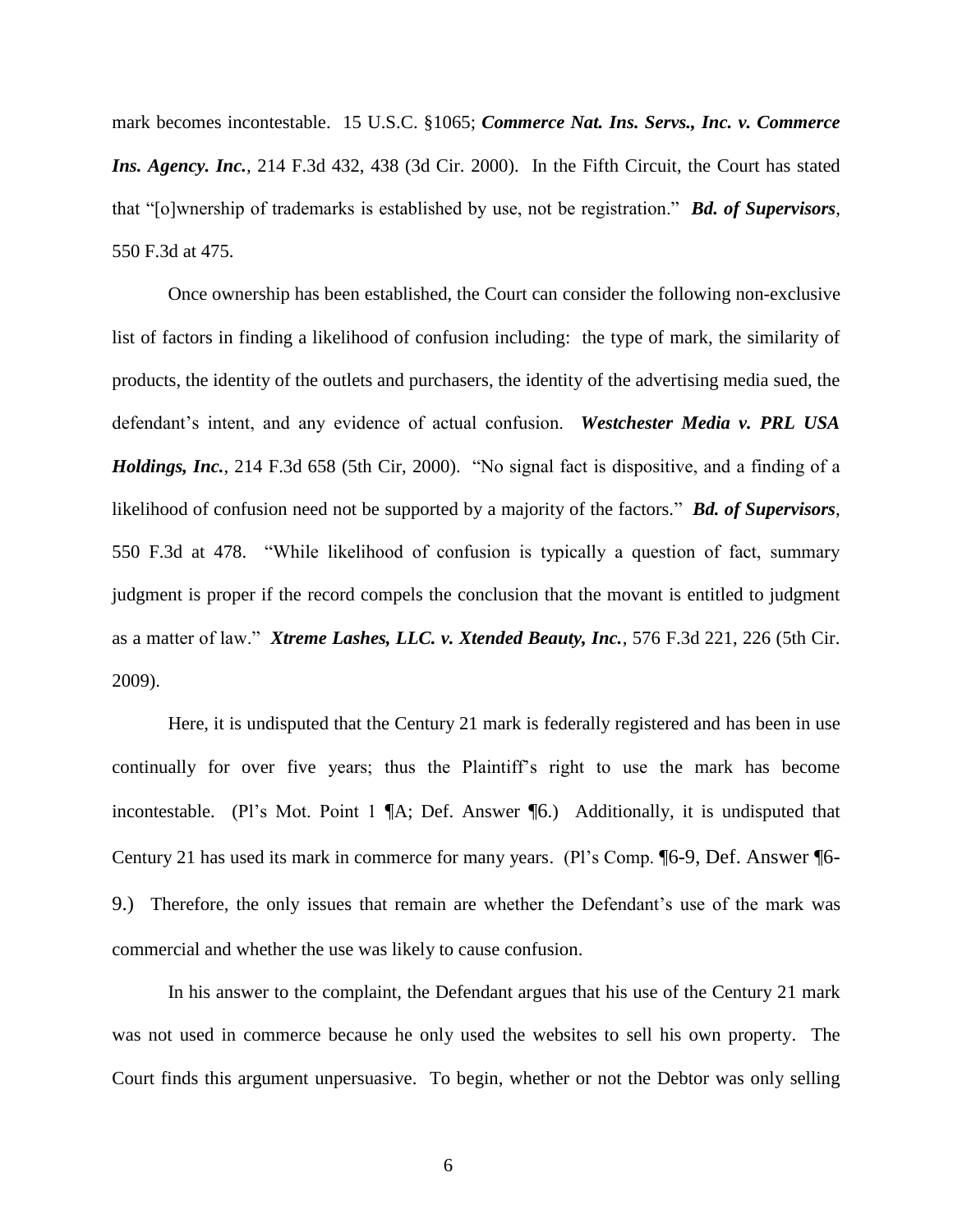his own property does not make the Defendant's use of the Century 21 mark non-commercial. Additionally, the front pages of the Defendant"s webpages offer real estate services to the general public. For example, www.texasproperties.com/century21capitalteam states on the front page, "We can move you around the block or around the globe. Let us start this journey together! Have a look at Austin Central Texas' largest inventory of homes or our Century 21 Capital Team Builder Connections extensive inventory of Visual Tours of new homes by your local builder"s effort." The websites offer links to homes for sale and relocation services. The evidence demonstrates that the use of the Century 21 mark was in connection with an offer of real estate services, a commercial enterprise. Thus, the only remaining issue is whether the Defendant's use was likely to cause confusion.

In this case, the evidence establishes that the Defendant had three websites that continued to display the Century 21 marks after the franchise agreement termination date, October 26, 2005. Specifically, from October 26, 2005, until January 17, 2008, the website www.century21austin.com continued to include the Century 21 mark in the domain name. (Cerra Declaration Exhibit A.) The Defendant at some time removed the Century 21 mark from the front page of the website, but the Century 21 mark remained in the domain name. (Cerra Aff. Exhibit A-7.) From the termination date until December 13, 2006, the website www.texasproperties.com/century21capitalteam included the Century 21 mark in the domain name. (Cerra Declaration Exhibit B.) From the termination date until December 5, 2006, the website www.texascentury21.com included Century 21 mark in the domain name. (Cerra Declaration Exhibit D.) From the termination date until July 13, 2006, the website www.austinhomeandland.com displayed the Century 21 mark prominently on its front page. (Cerra Declaration Exhibit C.)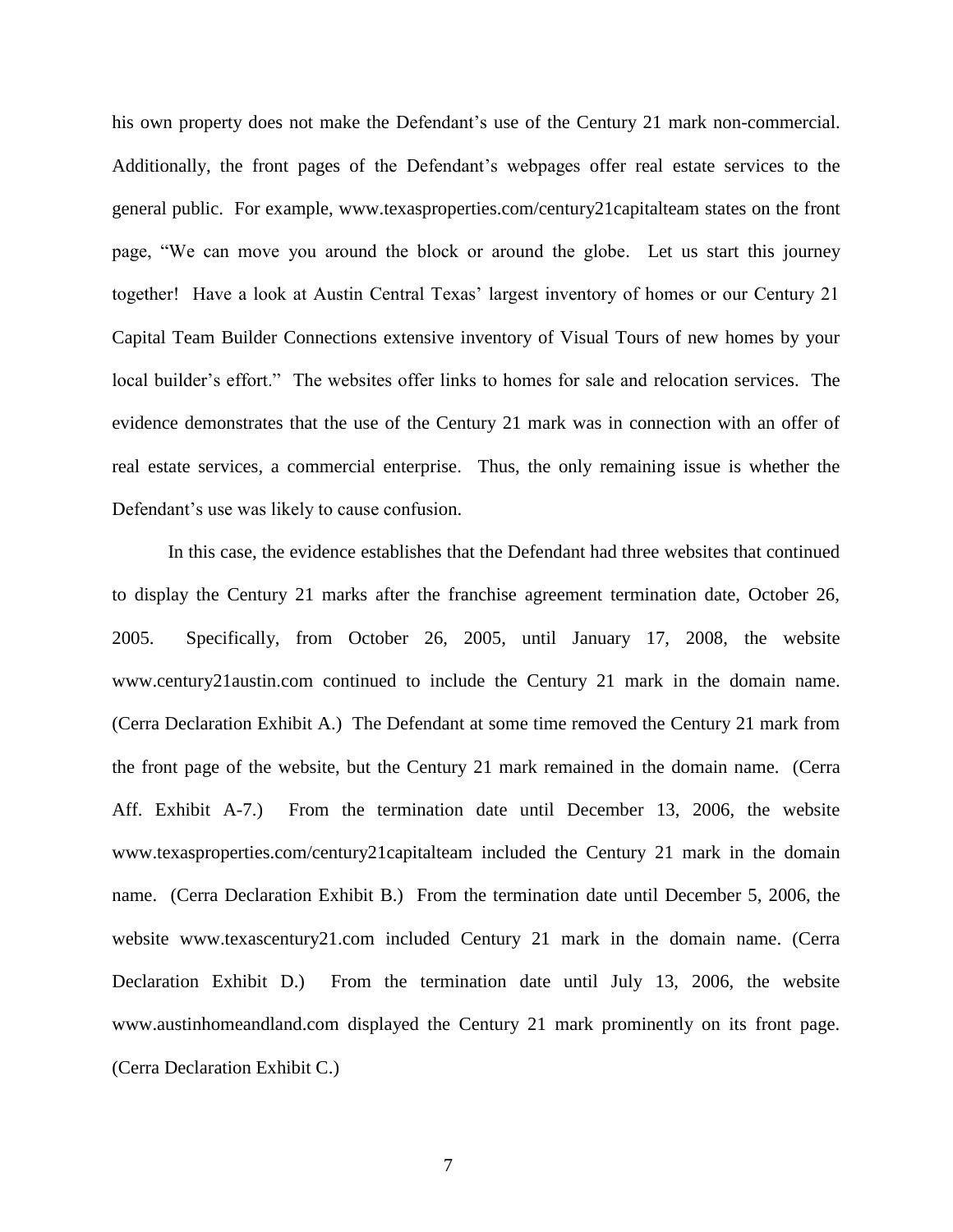At first glance, it appears that there is a high likelihood of confusion in this case because a consumer who searched for an Austin real estate broker would likely assume the Defendant"s webpages are connected to Century 21. Simply stated, selling real estate from a website with a domain name that includes Century 21 or that displays the Century 21 mark on its front page would cause a consumer to assume the agent is someone connected to Century 21. *See generally Marathon Mfg. Co. v. Enerlite Prod. Corp.*, 767 F.2d 214, 220 (5th Cir. 1985) (holding that in the case of identical names it is nearly impossible for there not to be confusion). As the Century 21 mark is well known, a consumer might rely on that belief and decide to purchase a home from the Defendant instead of an authorized, Century 21 franchise. If unsatisfied with the service performed by the Defendant, the consumer would then have a negative association with Century 21. Below is an analysis specifically applying the likelihood of confusion factors to the evidence in this case.

## I. Type of the Mark

The first factor in the likelihood of confusion analysis generally applies to the strength of the senior mark. This factor reflects the fact that the stronger, or more recognizable, a mark is, the more likely it is that a consumer will be confused as to the ownership of the mark when an unauthorized person uses the mark in commerce. In this case, several courts have previously deemed the Century 21 mark "strong." *See Century 21 Real Estate Corp. v. Sandlin*, 846 F.2d 1175, 1118 (9th Cir. 1988). Additionally, the Defendant has admitted that Century 21 has "invested substantial effort over a long period of time, including the expenditure of millions of dollars, to develop goodwill in its trade name and service marks to cause consumers throughout the United States to recognize the Century 21 marks as distinctly designating C21 residential real estate services as originating with C21." (Pl's Comp. ¶10, Def. Answer ¶10.) Thus, the Court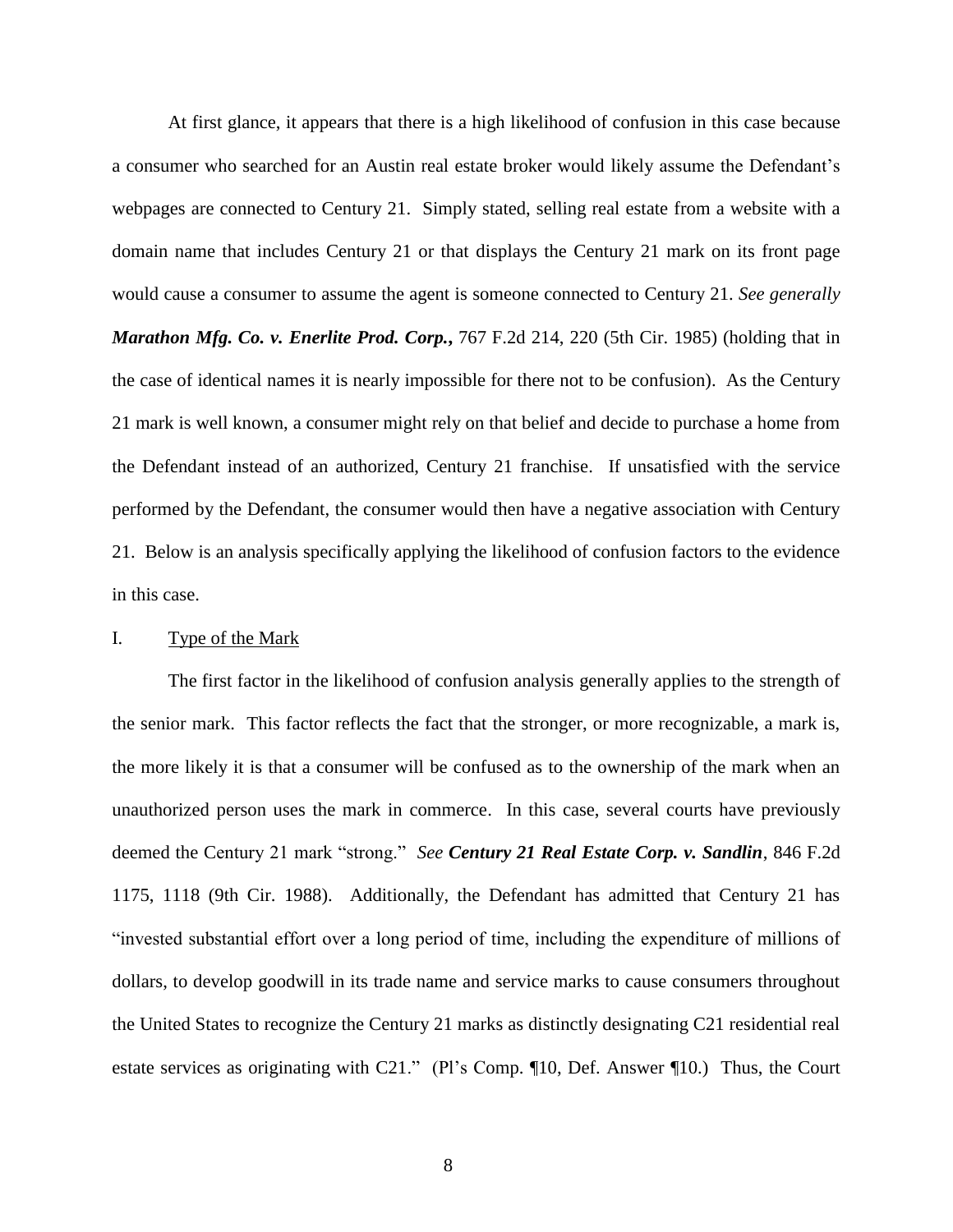concludes that the evidence demonstrates that the Century 21 mark is strong and this factor leans in favor or finding a likelihood of confusion due to the Defendant's use of the Plaintiff's mark.

### II. Mark Similarity

This factor also leans in favor of finding a likelihood of confusion because the Defendant used a mark that is identical to the Century 21 mark on several of his websites. (Cerra Declaration at Exhibits A-D).

### III. Product/Service Similarity

Generally, "[t]he greater the similarity between the products and services, the greater the likelihood of confusion." *Xtreme Lashes*, 576 F.3d at 229 (citing *Exxon Corp v. Tex. Motor Exch. of Houston, Inc.*, 628 F.2d 500, 505 (5th Cir. 1980)). Century 21 itself does not own or operate any real estate offices. Instead, it operates a real estate brokerage franchise system that allows franchisees to use its trade names and service marks and offers general support to real estate brokerage offices. Although Century 21 and the Defendant do not offer identical services, both entities operate in the real estate business. A consumer who encounters the Century 21 mark on a website would reasonably assume that the website is owned or operated by an agent affiliated with Century 21. Thus, this factor also suggests a likelihood of confusion.

#### IV. Outlet and Purchaser Identity & Advertising Media

The Court finds factors four and five also weigh in favor of finding a likelihood of confusion. The Defendant"s websites display the Century 21 mark in a way that suggests an affiliation with Century 21. Other real estate agents in the Austin area display the Century 21 mark in a similar manner. *See e.g.* http://www.century21ripley.com/index.php. In the case of both the Defendant's websites and a Century 21 affiliated real estate agents' websites, the consumer is someone looking to purchase real estate. By comparing both the Defendant"s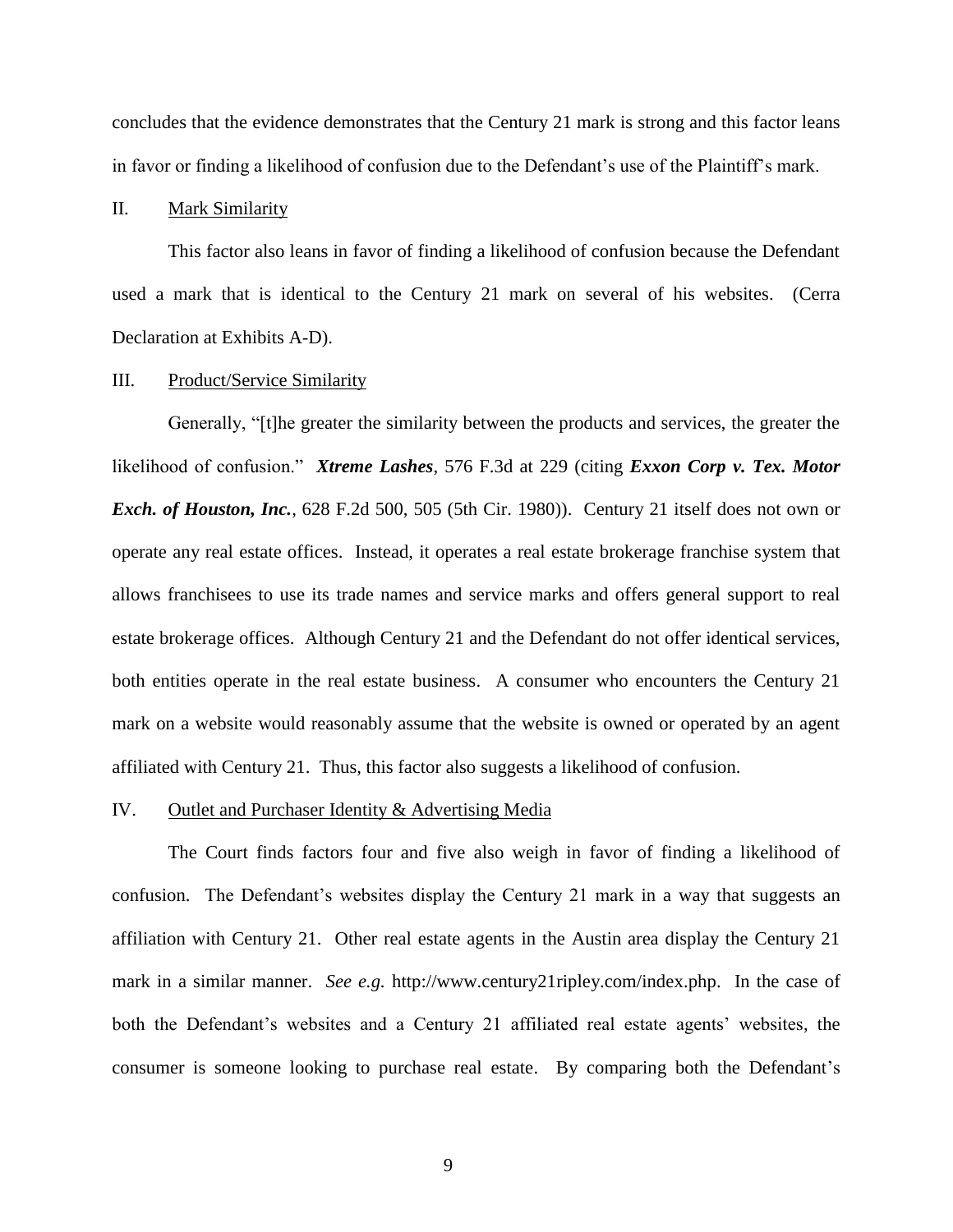websites and an affiliated agent's website, a consumer would not be able to determine that one agent is affiliated with Century 21 and that the other is not. A consumer would likely assume that both agents displaying the Century 21 mark are associated with Century 21. Similarly, both the Defendant and other authorized agents use the internet to advertise their services; thus anyone searching for real estate in Austin could encounter the webpages and be unable to distinguish between a Century 21 affiliated agent and the Defendant. Thus, these factors also lean towards a finding of likelihood of confusion.

#### V. Defendant"s Intent

There is no evidence in the record that the Defendant intended to confuse consumers as to the relationship between Century 21 and Capital Team. On one hand, the Defendant failed to remove the Century 21 mark from his websites and shut down the domain names that used the mark. On the other hand, the Defendant did attempt to remove the mark, albeit belatedly, from the webpages themselves. Thus, this factor does not lean toward or against a finding of likelihood of confusion.

### VI. Actual Confusion

There is similarly no evidence of actual confusion in the record. Thus, this factor does not lean toward or against a finding of likelihood of confusion.

#### VII. Care Exercised by Potential Purchases

The final factor recognizes that consumers will typically use more care when purchasing an expensive service or item than when purchasing an inexpensive service or item. Although the purchase of real estate is often the most expensive purchase consumers make, it is unlikely that the consumer will closely inspect the relationship between a real estate agent and Century 21.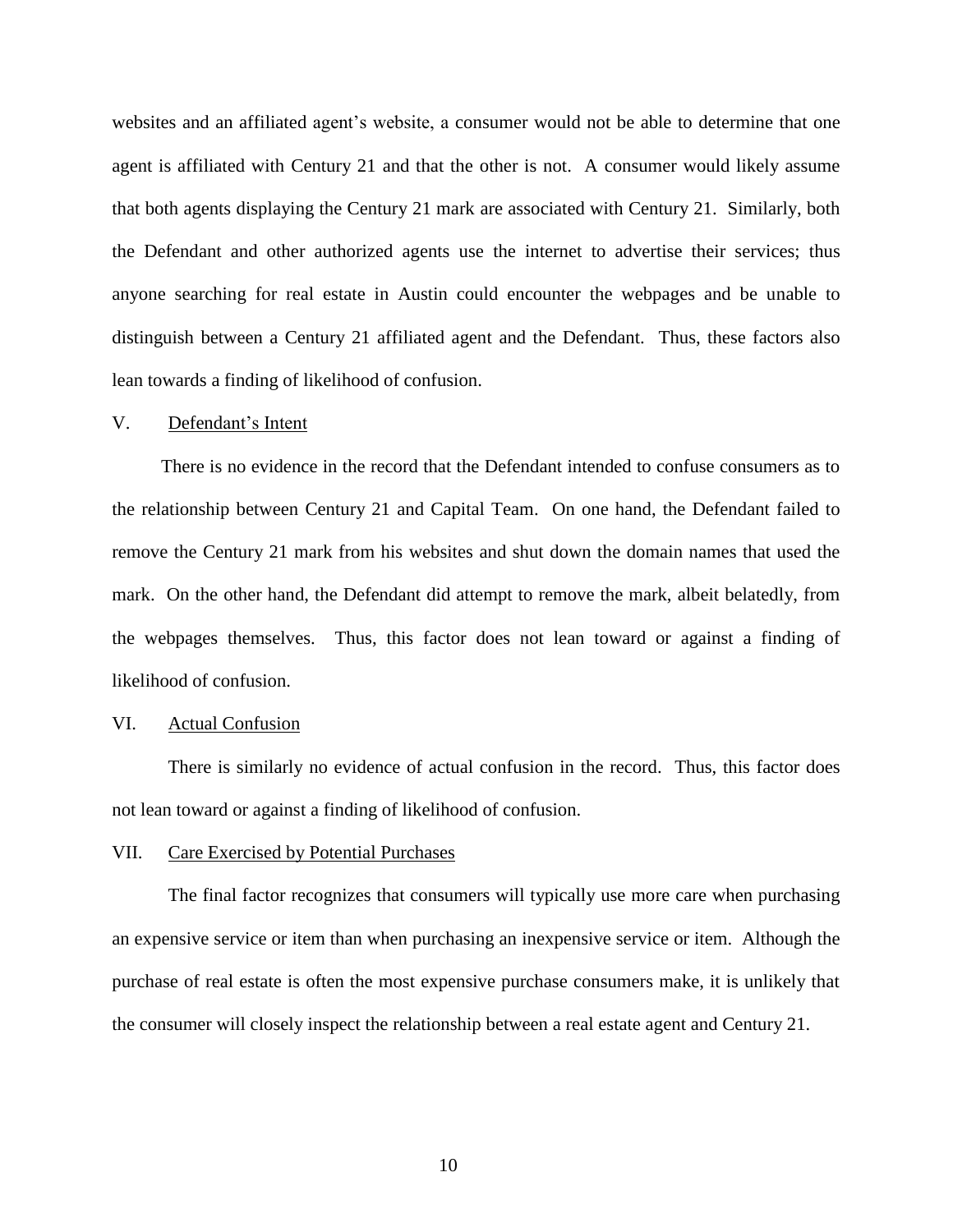Thus, after applying the factors enumerated by the Fifth Circuit, the Court finds that the Plaintiff is entitled to summary judgment on the issue of whether the Defendant's use of the Century 21 mark violated the Lanham Act by causing a likelihood of confusion.

In response to the Motion for Summary Judgment, the Defendant alleges that the termination date actually occurred in January 2005 because the Defendant"s attorney was still negotiating with Century 21. Even assuming the Defendant"s contention is true, the later termination date does not cure the Lanham Act violations as each website was used well beyond January 2005. The Defendant also claims the websites were not owned by him but by a third party called Amerisale. The Defendant"s argument is not credible as he claimed ownership of two of the websites on his bankruptcy schedules (Schedule B, *In re Gharbi*, No. 08-11023 (docket #23)). The Defendant provided no evidence to support his new contention that Amerisale owns the websites. Thus, the Court finds that the Defendant owned and controlled the websites and that his use of the Century 21 mark was likely to cause confusion and violated the Lanham Act.

The Plaintiff also alleges that a Century 21 sign remained outside of the 1600 South Pleasant Valley location owned by the Defendant. The Defendant does not contest that the sign was still there, but argues that he vacated the building in 2005. The Plaintiff, however, makes no claim as to any specific Lanham Act violation regarding the sign and makes no claim for damages based on any such violation. Therefore, the fact is noted but has no bearing on any consideration of the Lanham Act violations.

#### Anticybersquatting Consumer Protection Act

Next, the Court must consider whether the Defendant violated 15 USC §1125(d), the Anticybersquatting Consumer Protection Act ("ACAP"). Although the main purpose of the act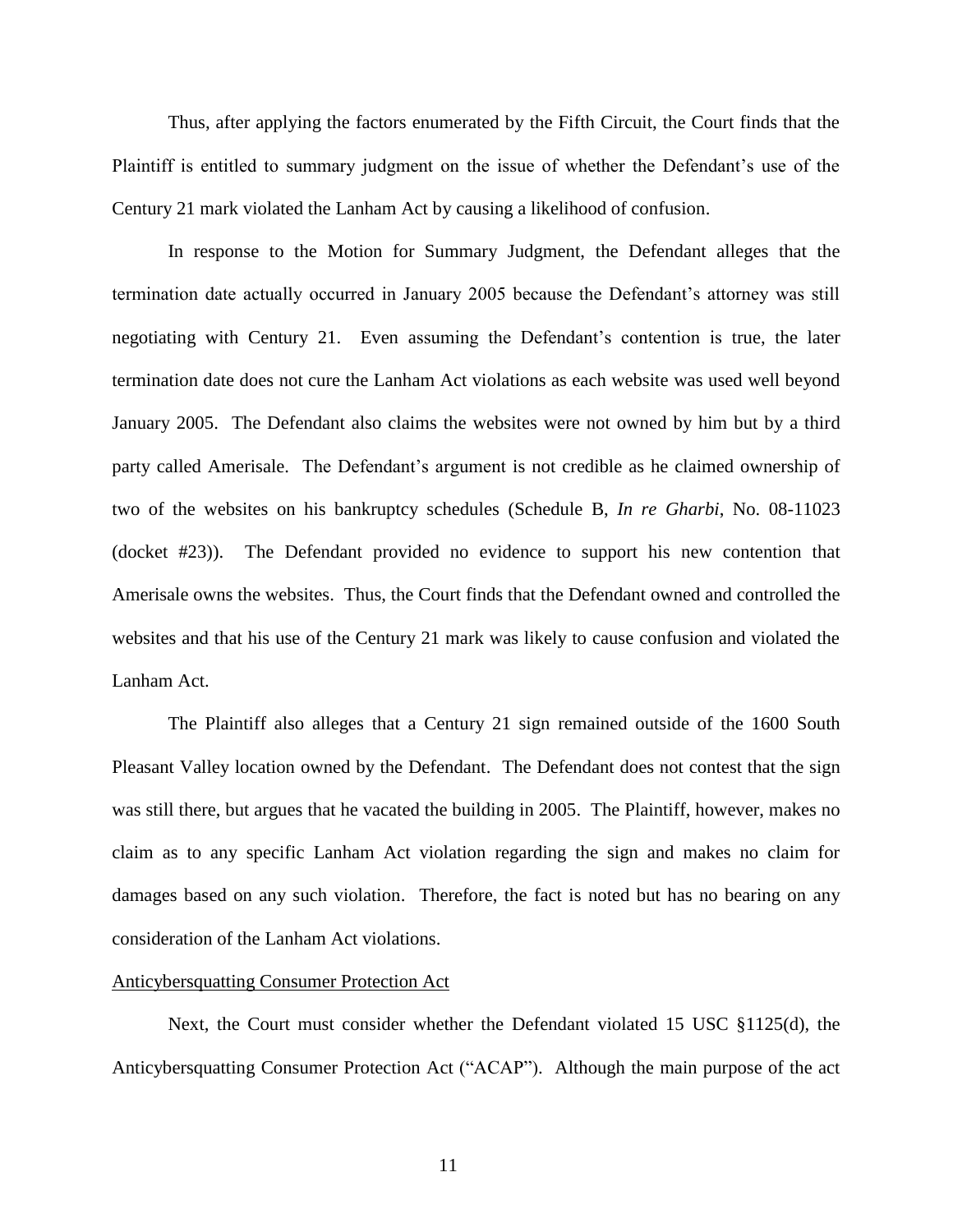is to prevent someone from purchasing domain names that are similar to another"s trademark with the intent of selling the domain name to the trademark's rightful owner, someone can also violate the statute by "diverting consumers from the website of the trademark owner to the defendant"s own website, where those consumers would purchase the defendant"s products or services instead of the trademark owners." *Utah Lighthouse Ministry v. Found. for Apologetic Info. and Research*, 527 F.3d 1045, 1058 (10th Cir. 2008).

Specifically, the ACAP provides that a person is liable if a "person (i) has a bad faith intent to profit from that mark . . . and (ii) registers, traffics in, or uses a domain name that . . . is famous at the time of registration of the domain name, is identical or confusingly similar to or dilutive of that mark; or is a trademark, word or name protected by reason of section 706 of Title 18 or section 220506 of Title 36." As stated above, the Century 21 mark was famous at the time the Defendant"s domain names were registered. Thus, the issue is whether the Defendant acted with a bad faith intent to profit. The statute contains a nonexclusive list of factors a court should consider when determining whether there is bad faith. 15 U.S.C.  $$1125(d)(1)(B)(i)$ . These factors include:

- (I) the trademark or other intellectual property rights of the person, if any, in the domain name;
- (II) the extent to which the domain name consists of the legal name of the person or a name that is otherwise commonly used to identify that person;
- (III) the person"s prior use, if any of the domain name in connection with the bona fide offering of any goods or services;
- (IV) the persons bona fide noncommercial or fair use of the mark in a site accusable under the domain name
- (V) the persons" intent to divert consumers from the mark owner"s online location to a site accessible under the domain name that could harm the goodwill represented by the mark, either for commercial gain or with the intent to tarnish or disparage the mark, by creating a likelihood of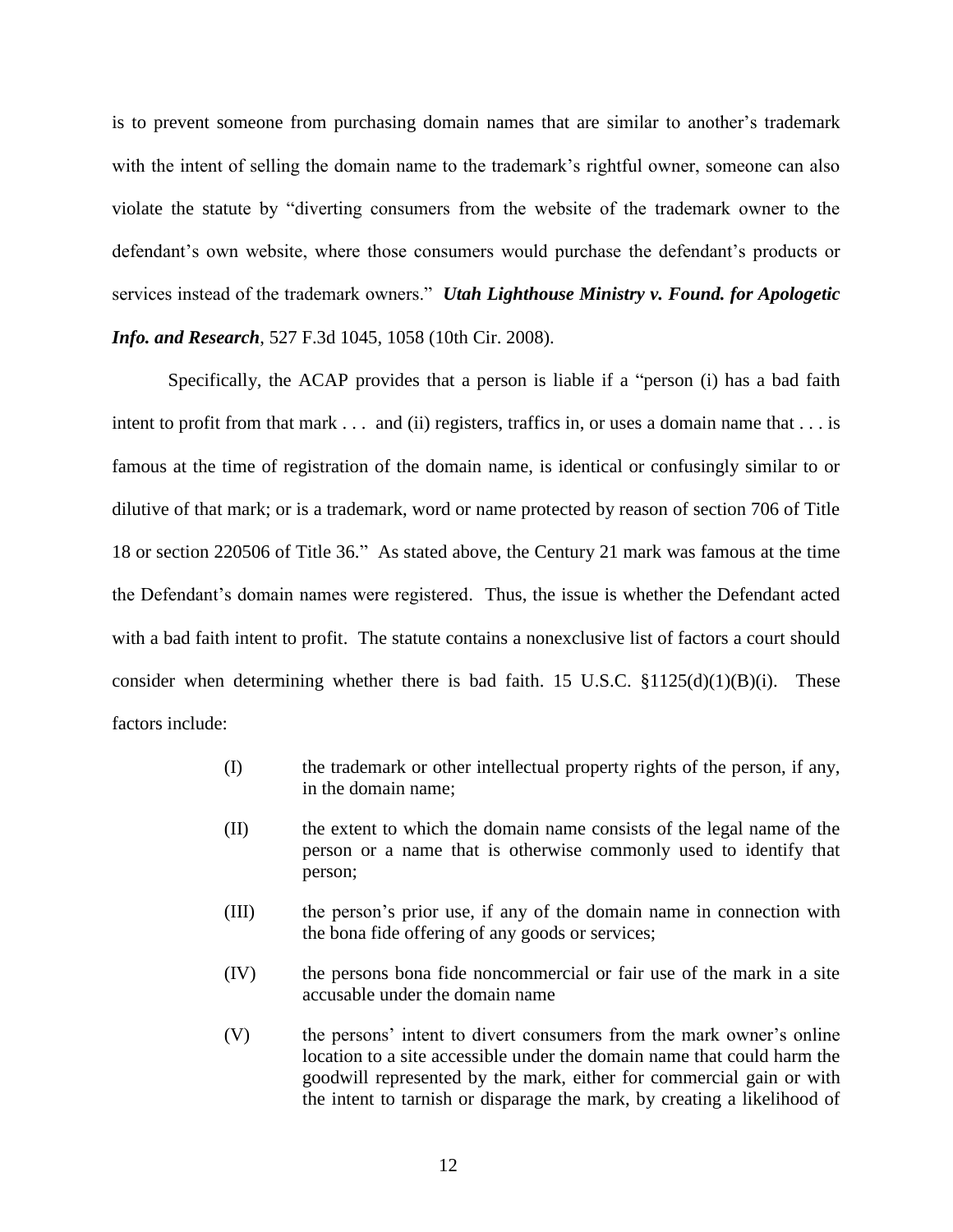confusion as to the source, sponsorship, affiliation or endorsement of the site

- (VI) the person"s offer to transfer, sell, or otherwise assign the domain name to the mark owner or any third party for financial gain without having used, or having an intent to use, the domain name in the bona fide offering of any goods or services, or the person"s prior conduct indicating a pattern of such conduct;
- (VII) the person"s provision of material and misleading false contact information when applying for the registration of the domain name, the person"s intentional failure to maintain accurate contact information, or the person"s prior conduct indicating a pattern of such conduct
- (VIII) the person"s registration or acquisition of multiple domain names which the persons knows are identical or confusingly similar to marks of others that are distinctive at the time of registration of such domain names, or dilutive of famous marks of others that are famous at the time of registration of such domain names, without regard to the goods or services of the parties; and
- (IX) the extent to which the mark incorporated in the person"s domain name registration is or is not distinctive and famous within the meaning of subsection (c).

Section  $1125(d)(B)(ii)$  contains a safe harbor provision by providing that "[b]ad faith intent described under subparagraph (A) shall not be found in any case in which the court determines that the person believed and had reasonable grounds to believe that the use of the domain name was a fair use or otherwise lawful."

Here, it is undisputed that the Defendant had the right to use the Century 21 mark in his company"s domain names prior to the termination of the franchise agreements. Once the Defendant received the Termination Notice, however, he was on notice that he no longer had lawful or fair use of the Century 21 mark. Therefore, the "safe harbor" provision is inapplicable in this case. Thus, the Court must decide whether there is no issue of material fact as to the Defendant's bad faith intent to profit.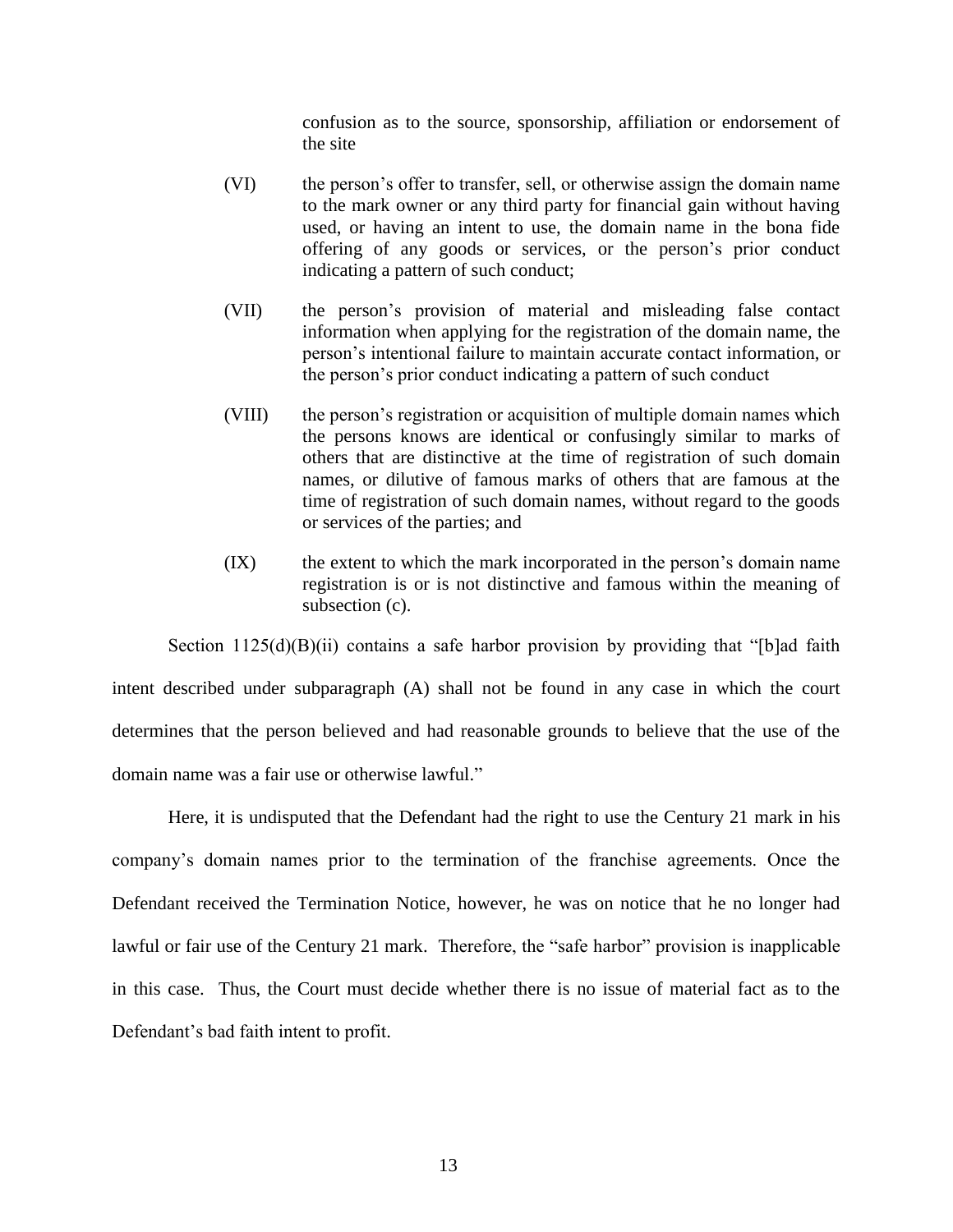The evidence in this case does not positively establish that the Defendant used the Century 21 mark in his businesses" domain names with the specific intent to profit. Although the evidence could suggest that the Defendant did not change the domain names because he wanted divert consumers from authorized Century 21 realtors to his website, it is also possible that the Defendant was simply slow to act in removing the mark and shutting down the businesses' websites. Applying the "bad faith" factors under §1125(d) is inconclusive. Many of the factors are simply inapplicable under the circumstances of this case. For example, factor numbers VI, VII, and VIII only apply to the traditional type of violation where someone registers a domain name with the intent to profit from a lawful trademark owner. Although the Plaintiff believes that VIII is applicable in this case, at the time the Defendant registered the domain names he had the right to use the Century 21 mark and used the mark specifically because of its association with the Plaintiff's services, real estate brokering. Factor number VIII only applies when someone registers multiple domain names "without regard to the goods or services of the parties." Therefore, the Court cannot grant the Plaintiff"s Motion for Summary Judgment in regard to its claim under §1125(d) because there is insufficient evidence to establish Plaintiff"s right to judgment as a matter of law.

#### Damages

At this time, Century 21 is entitled to actual damages under 15 U.S.C. §1117(a) for the violations of  $\S1114(1)(a)$  and  $\S1125(a)$ . Recovery under  $\S1117(a)$  is limited to Defendant's profits, any damages sustained by the plaintiff, and the costs of the action. In its Motion for Summary Judgment, Century 21 does not argue for damages under §1117(a) nor give proof of any actual damages caused by the Defendant"s violations. Instead, the Plaintiff requests only statutory damages under §1117(d), a provision that only applies to violations under §1125(d), the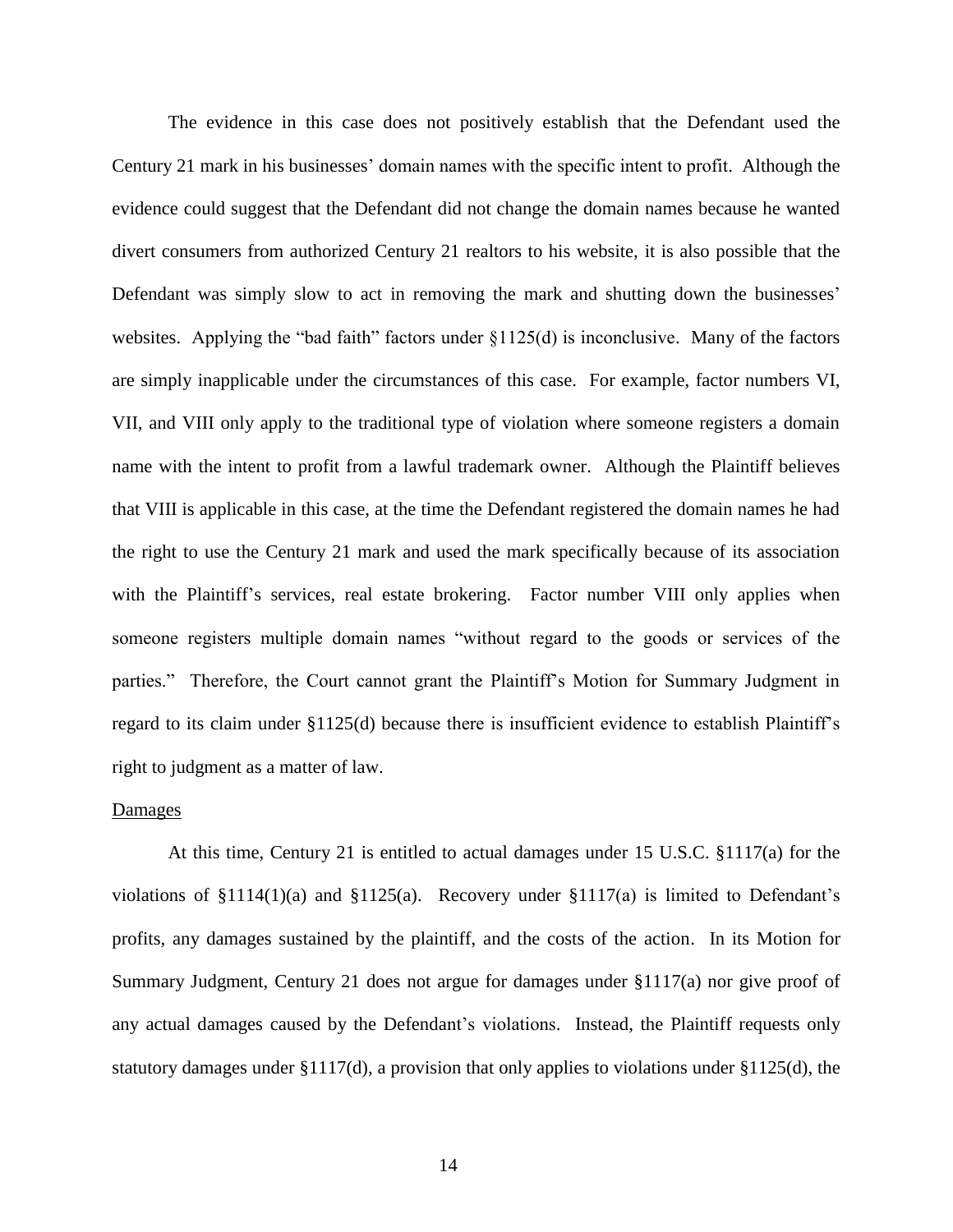Anticybersquatting Consumer Protection Act. Specifically, §1117(d) states, "In a case involving  $$1125(d)(1)$  of this title, the plaintiff may elect . . . to recover, instead of actual damages and profits, an award of statutory damages in the amount of not less than \$1,000 and not more than \$100,000 per domain name, as the Court considers just."

The Court has denied summary judgment on the Plaintiff"s claim of violations under §1125(d); therefore, the Court cannot grant the Plaintiff summary judgment of statutory damages under §1117(d) at this time. Additionally, Century 21 is not entitled to summary judgment on the issue of damages for the Defendant's violations of  $\S1114(1)(a)$  and  $\S1125(a)$  because it has not requested summary judgment of damages under those sections, nor provided evidence of actual damages.

### Dischargeablility

The Court does not reach the issue of dischargability because the Court has no evidence of damages caused by the Defendant's violations of  $\S1114(1)(a)$  and  $\S1125(a)$  and because the Court has denied summary judgment on the Defendant"s alleged violations of §1125(d). If the Plaintiff is able to prove it is entitled to damages, the Court will then determine whether those damages can be deemed non-dischargable.

The Court notes, however, that the debt will only be deemed non-dischargable if the Plaintiff can demonstrate a "willful and malicious injury by the debtor to another entity or to the property of another entity." 11 U.S.C.  $\S 523(a)(6)$ . The Court disagrees with the Plaintiff's contention that a finding of bad faith under §1125(d) demonstrates a "willful and malicious injury" for the purposes of  $\S523(a)(6)$ . For the act to be willful and malicious "a debtor must have acted with 'objective substantial certainty or subjective motive' to inflict injury." *In re Williams*, 337 F.3d 504, 508 (5th Cir. 2003) (*citing In re Miller*, 156 F.3d 598, 603 (5th Cir.